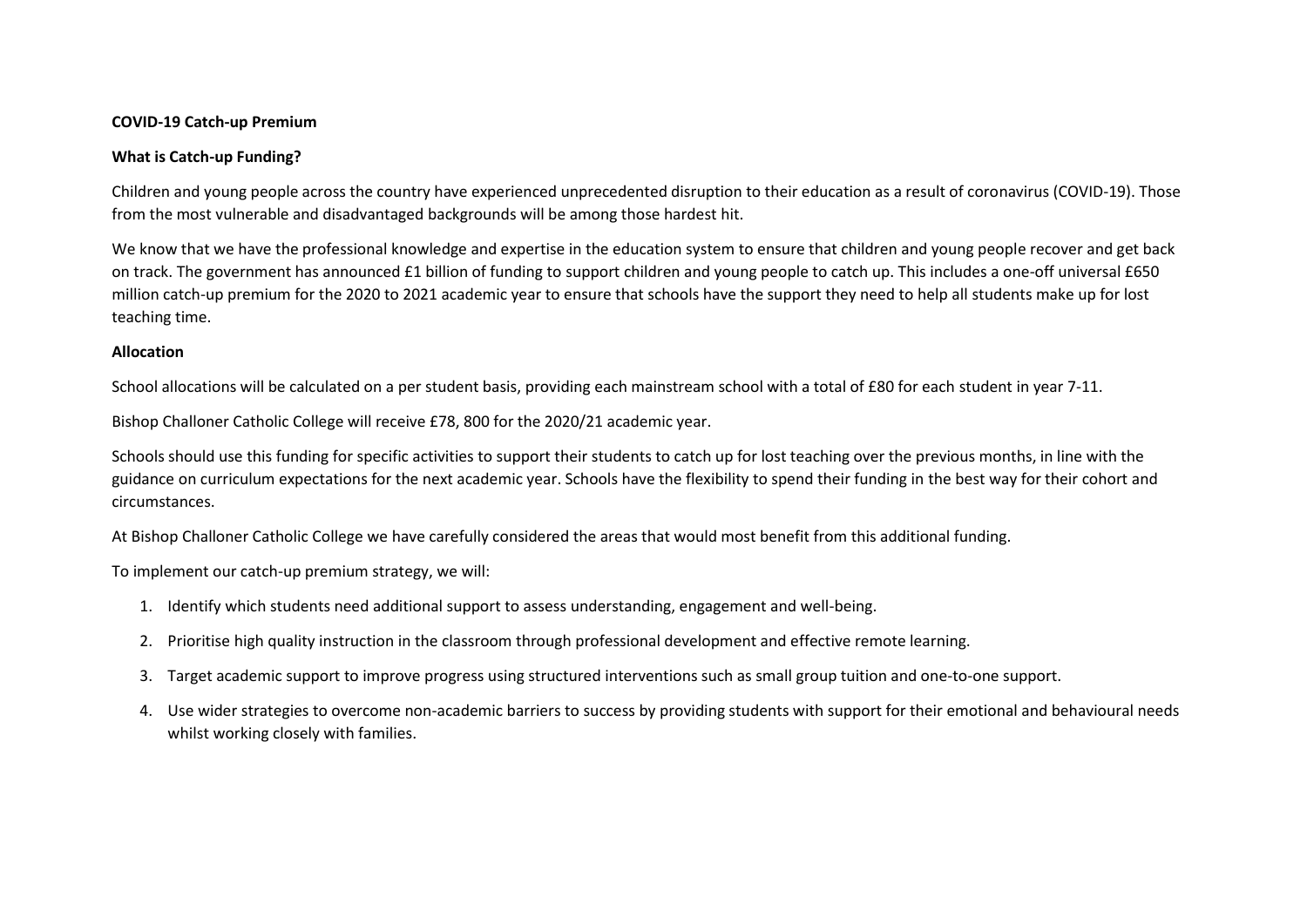# **Catch Up allocation for Bishop Challoner Catholic College 2020-2022**

| <b>Academic</b><br>year | <b>Total number</b><br>of pupils<br>$Yr7-11$ | <b>Total Catch Up Fund Allocated</b> | Date of most recent review | Dates for internal review of strategy |
|-------------------------|----------------------------------------------|--------------------------------------|----------------------------|---------------------------------------|
|                         |                                              |                                      |                            | Interim: Termly                       |
| 2020-2022               | 985                                          | £78,800                              | September 2019             | Final: July 22                        |
|                         |                                              |                                      |                            |                                       |

## **Budget Overview for Catch Up Fund Allocation 2020-2022**

| <b>Actions</b>                                                                                 | Target     | <b>Funding allocation</b>        | <b>Comments</b>                                                                                                                                                                                                                                                                                                                               |
|------------------------------------------------------------------------------------------------|------------|----------------------------------|-----------------------------------------------------------------------------------------------------------------------------------------------------------------------------------------------------------------------------------------------------------------------------------------------------------------------------------------------|
| <b>Teaching &amp; Learning Strategies to</b><br>support Catch-Up recovery<br>Lead Teacher Team | 1, 2, 3, 4 | <b>Lead Practitioner</b><br>Team | Every student will be supported to catch-up. Excellent teaching<br>will have the greatest impact on student progress. Staff will<br>receive INSET that focuses on effective delivery and will<br>include Rosenshine's Principals of Instruction, supporting<br>SEND students, delivering outstanding remote learning<br>lessons and feedback. |
| <b>Curriculum Design</b>                                                                       | 1, 2, 3, 4 | <b>Curriculum Team</b>           | Adapted curriculum design to adopt mixed ability teaching                                                                                                                                                                                                                                                                                     |
| Year 7 Curriculum 2020-21                                                                      |            | Leader                           | groups to support later banding based on ability and need.                                                                                                                                                                                                                                                                                    |
| Year 7 Curriculum 2021-22                                                                      |            |                                  |                                                                                                                                                                                                                                                                                                                                               |
| Year 8 Curriculum 2021-22                                                                      |            |                                  |                                                                                                                                                                                                                                                                                                                                               |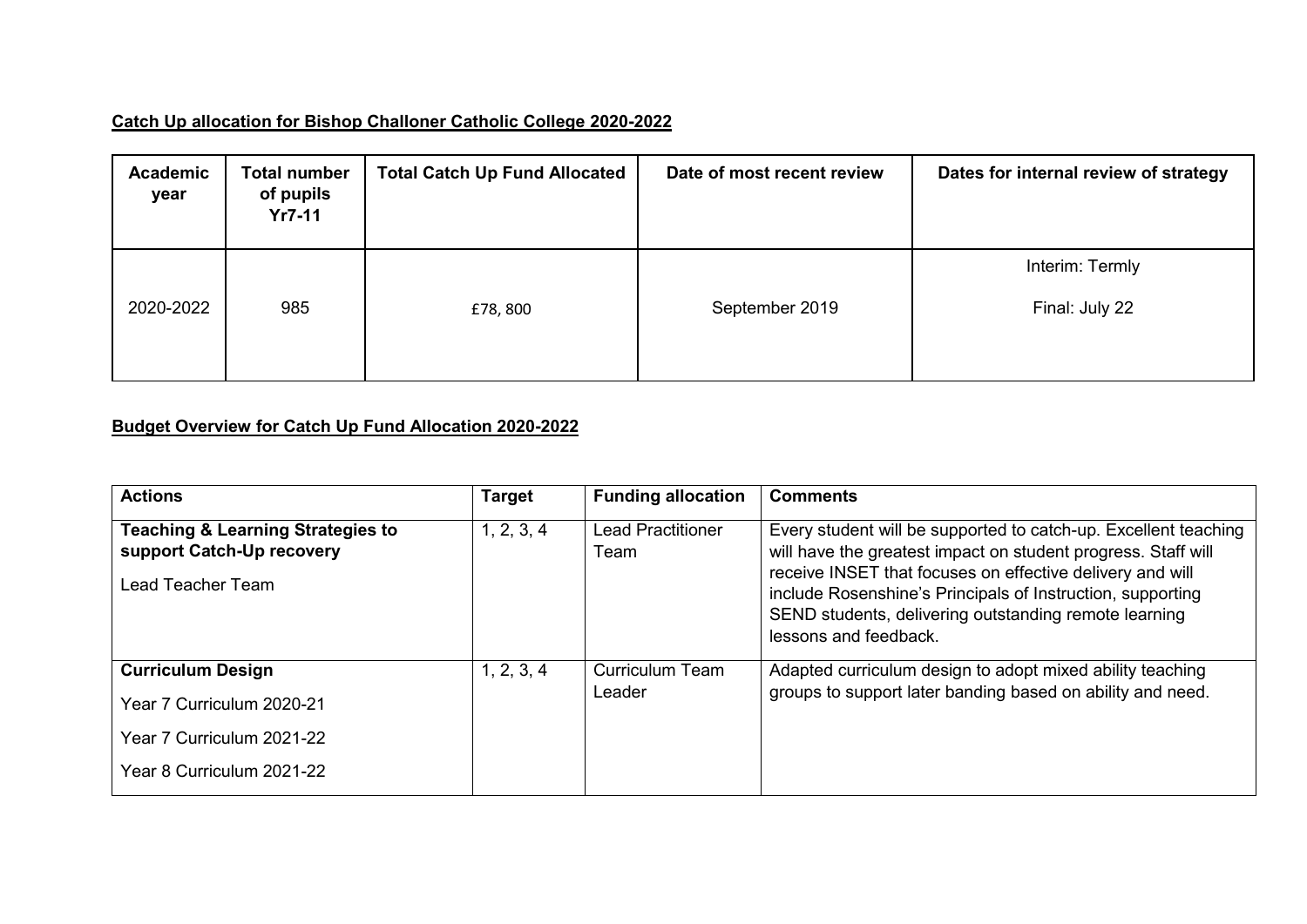| <b>Staffing of SEN projects</b><br>Nurture group. High % PP ensures pupils are<br>supported in transition to the school.<br>Contribution to SEN support throughout<br>school.                                                                                                        | 1, 2, 3, 4 | £3,000          | Identified using NGRT and NGST assessments and school<br>assessments. Students who have a standardised score below<br>84 and/or are struggling to access the curriculum in KS3.<br>Students diagnosed with a specific learning difficulty.<br>Converting Reading Eggs and Mathematics Licence from 1<br>year to 3 years.<br>Improving accessibility for pupils with dyslexia.<br>Students in KS3 will all complete an annual PASS assessment<br>which identifies concerns in children that might otherwise not<br>have been identified.<br>A SEND tracker will be established which will provide staff with<br>a summary of all assessments, exam access arrangement<br>screening, provisions. |
|--------------------------------------------------------------------------------------------------------------------------------------------------------------------------------------------------------------------------------------------------------------------------------------|------------|-----------------|------------------------------------------------------------------------------------------------------------------------------------------------------------------------------------------------------------------------------------------------------------------------------------------------------------------------------------------------------------------------------------------------------------------------------------------------------------------------------------------------------------------------------------------------------------------------------------------------------------------------------------------------------------------------------------------------|
| Supporting learning and behaviour of<br>students through pastoral specialists<br>Contribution to HoY and AHoY to ensure that<br>behavioural policies are implemented and<br>pupils are supported at BCCC.<br><b>Social Workers</b><br><b>Student Wellbeing</b><br><b>Home Visits</b> | 1, 2, 3, 4 | Pastoral Budget | Students emotional needs have increased due to the pandemic<br>and isolation of lockdown. Extra staffing has been assigned to<br>focus on students' emotional needs and general well-being.<br>https://www.bishopchalloner.org.uk/catholic-<br>college/about/safeguarding/safeguarding-and-well-being<br>Bespoke support for students to improve engagement and<br>health will be an important part of this strand. The student<br>support and pastoral teams will work with external agencies<br>and access additional in-school counselling as the need arises.                                                                                                                              |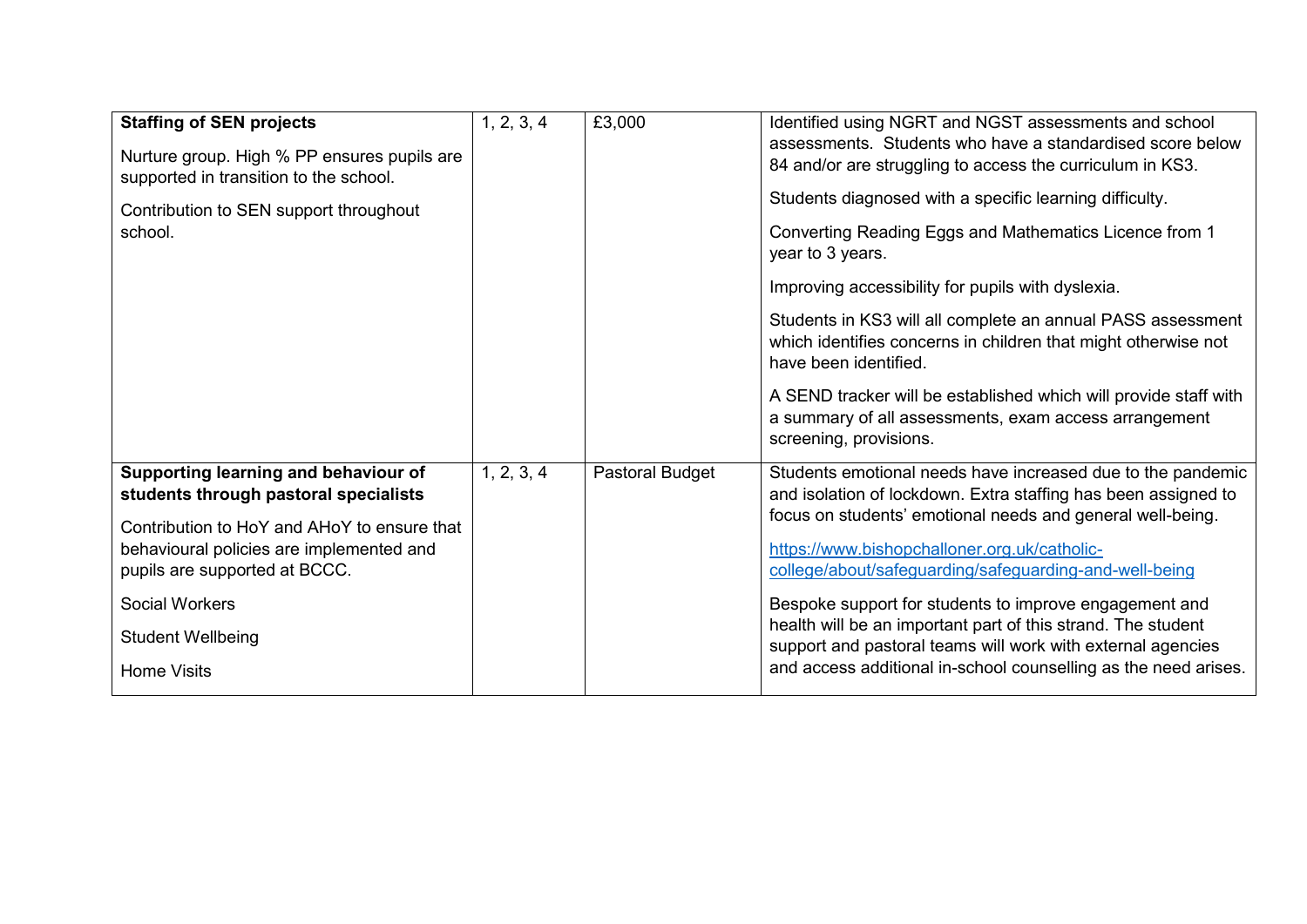| Ensure year 11 PP students understand<br>how to revise and are given support<br>Revision packs for maths and science.<br>Contribution to reprographics for printed<br>revision packs for all subjects.<br>Contribution to study sessions and targeted<br>revision groups.<br>Contribution to ongoing management of<br>revision materials on the school website. | 1, 2, 3, 4 | Teaching & Learning<br><b>Budget</b>  | Progress in science is notably higher than in previous years.<br>This is particularly the case for the highest attainers. Progress<br>in maths is comparable to 2019/20 but progress for pupils with<br>mid-point KS2 data is higher.<br>Revision sessions continue to allow all students to understand<br>how to complete meaningful revision. Targeted revision<br>sessions across all subjects support those most at risk of<br>underperforming. |
|-----------------------------------------------------------------------------------------------------------------------------------------------------------------------------------------------------------------------------------------------------------------------------------------------------------------------------------------------------------------|------------|---------------------------------------|-----------------------------------------------------------------------------------------------------------------------------------------------------------------------------------------------------------------------------------------------------------------------------------------------------------------------------------------------------------------------------------------------------------------------------------------------------|
| <b>Small group tuition KS3</b><br>Maths catch up interventions.<br>Literacy interventions.                                                                                                                                                                                                                                                                      | 1, 2, 3, 4 | Pastoral Budget                       | Progress in both maths and English is still significantly higher<br>than the national average. In English, PP results were 0.51 and<br>in maths, they were 0.39.<br>Interventions continue to ensure our most vulnerable students<br>are supported.                                                                                                                                                                                                 |
| <b>Vocabulary initiatives</b><br>Cost for pages in planners for pupils to bank<br>key vocabulary across the curriculum.<br>Synchronised sentences sheets in planners.                                                                                                                                                                                           | 1, 2, 3, 4 | <b>Pupil Premium</b><br><b>Budget</b> | Our vocabulary initiatives continue to support the needs of our<br>PP students. Results from the Ebacc this year were 0.43 in<br>comparison to 0.08 in 2019/20                                                                                                                                                                                                                                                                                      |
| <b>Open Evening / Transition Arrangements</b><br>KS2 - KS3 Transition<br>KS4 - KS5 Transition<br>KS5 - University Transition                                                                                                                                                                                                                                    | 1, 2, 3, 4 | £800                                  | https://bishopchalloner.org.uk/sixth-form/support/transition-<br>programme-y11-and-y13<br>Virtual Careers Fair across all Key Stages<br>Virtual events to ensure students are familiar with school<br>settings, expectations, staff, learning and enrichment<br>opportunities.                                                                                                                                                                      |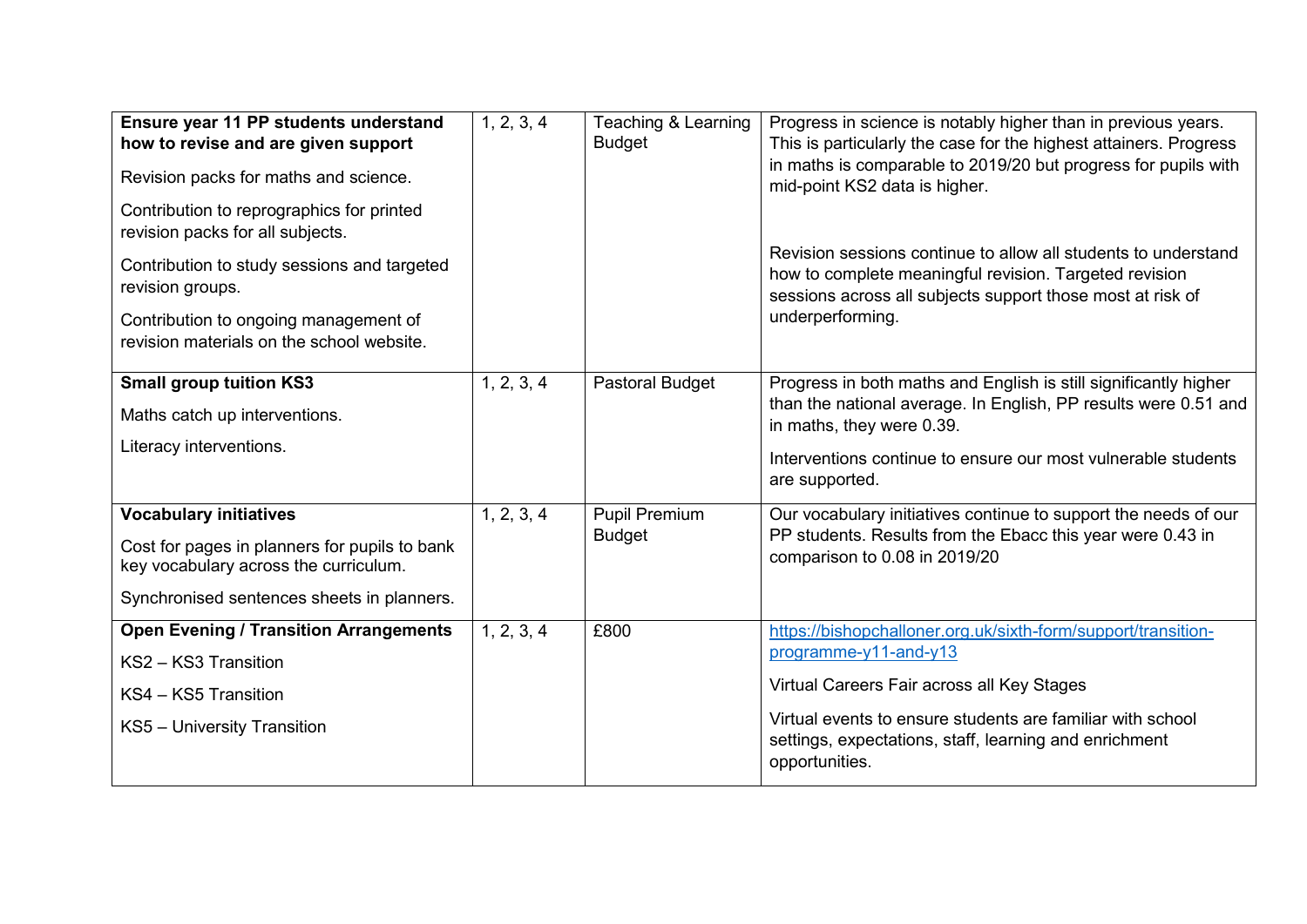| <b>Remote Learning</b><br><b>Microsoft Teams CPD</b><br>(Staff/Students/Parents)<br><b>Class Charts</b><br><b>Website Design</b><br><b>Remote Learning Pastoral Support</b><br><b>Isolation Response Team</b> | 1, 2, 3, 4 | Teaching & Learning<br><b>Budget</b><br><b>Staffing Budget</b> | The development of a remote learning programme that will<br>ensure all students have access to high quality learning<br>throughout school closures. A blended approach that allows<br>students to access a healthy balance of live lessons and set<br>work.<br>Class Charts has been introduced to improve the efficiency of<br>systems and procedures in school - setting homework, seating<br>plans, behaviour, praise, communicating with home, data<br>analyses.<br>Installing the right network of staff to support the remote<br>learning that includes pastoral checks, uptake of lessons /<br>completed work, communication with home.<br>To ensure no student goes without when it comes to a netbook<br>or device or internet preventing them from accessing live<br>lessons / learning opportunities.<br>https://www.bishopchalloner.org.uk/remote-learning |
|---------------------------------------------------------------------------------------------------------------------------------------------------------------------------------------------------------------|------------|----------------------------------------------------------------|------------------------------------------------------------------------------------------------------------------------------------------------------------------------------------------------------------------------------------------------------------------------------------------------------------------------------------------------------------------------------------------------------------------------------------------------------------------------------------------------------------------------------------------------------------------------------------------------------------------------------------------------------------------------------------------------------------------------------------------------------------------------------------------------------------------------------------------------------------------------|
| Use of Technology / DFE Device Scheme<br><b>Netbook Scheme</b><br>Staff Tech - visualisers / tablets<br>Portable Storage / Wifi Access<br><b>DFE Device / Wifi Access</b>                                     | 1, 2, 3, 4 | £10,000                                                        | To ensure that no student goes without a device or access to a<br>device or Wi-Fi to support learning. To support staff with<br>remote learning by providing tools to support live lessons. To<br>ensure there is longevity in the DFE devices for schools<br>programme through introducing portable trollies and improve<br>access points across the school. To ensure the technology<br>across the school supports teaching and learning and allows<br>staff to deliver highly engaging lessons.                                                                                                                                                                                                                                                                                                                                                                     |
| <b>Academic Mentor - Maths / English</b>                                                                                                                                                                      | 1, 2, 3, 4 | £40,000                                                        | To employ two academic mentors as Academic Coaches<br>and/or Teaching Assistants to help bridge the gap for learners<br>that have fallen behind, support individuals with their emotional                                                                                                                                                                                                                                                                                                                                                                                                                                                                                                                                                                                                                                                                              |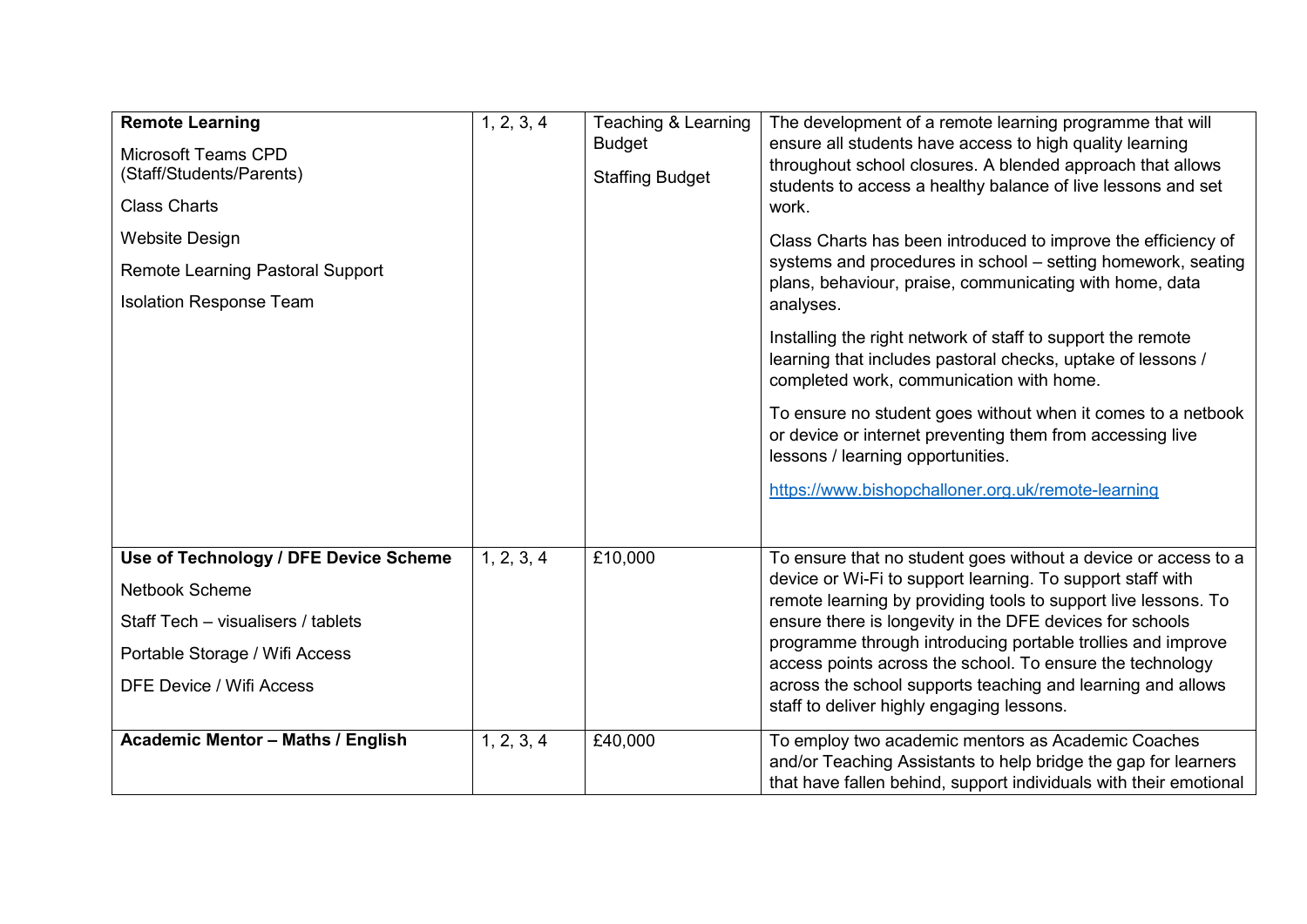|                                                                                                          |            |         | health and well-being (especially following he challenges of<br>Lockdown) and support the teaching and learning of the gifted<br>and talented with high quality intervention to help improve<br>achievement.                                                                                                                                    |
|----------------------------------------------------------------------------------------------------------|------------|---------|-------------------------------------------------------------------------------------------------------------------------------------------------------------------------------------------------------------------------------------------------------------------------------------------------------------------------------------------------|
| <b>Departmental Catch Up Interventions</b><br>Analyses of progress data for all subgroups<br>of children | 1, 2, 3, 4 | £15,000 | ICT/Computing: Yr11 fortnightly after school booster sessions.<br>Yr10 After school booster sessions to complete the new J277<br>qualification.                                                                                                                                                                                                 |
| Targeted interventions implemented                                                                       |            |         | <b>History:</b> intervention with students identified with negative<br>progress. Many of these are PP students. Intervention will<br>focus on recapping material, structuring responses and<br>effective revision techniques.                                                                                                                   |
|                                                                                                          |            |         | MFL: Supporting Yr10-13 students catch up with speaking<br>practice through a foreign language assistant.                                                                                                                                                                                                                                       |
|                                                                                                          |            |         | ART: Supporting Yr10-13 with coursework specifically looking<br>at trial techniques and processes                                                                                                                                                                                                                                               |
|                                                                                                          |            |         | <b>Geography: Improving Curriculum Resources through</b><br>subscribing to a recommended resource website Internet<br>Geography. KS3 case study knowledge organisers, sample<br>assessments and revision videos that can be accessed by our<br>students. Assessment support through Exampro at KS4.<br>Revision booklets/materials for KS4/KS5. |
|                                                                                                          |            |         | Health and Social Care: Yr11 Revision guides / materials                                                                                                                                                                                                                                                                                        |
|                                                                                                          |            |         | <b>Music:</b> Supporting GCSE students in Yr10 & 11 with depth of<br>knowledge and understanding in Unit 3: Listening and<br>Appraising.                                                                                                                                                                                                        |
|                                                                                                          |            |         | <b>Physical Education:</b> Subscription to Exam revision and<br>practice software (Everlearner) for KS4 & KS5 (GCSE, OCR, A                                                                                                                                                                                                                     |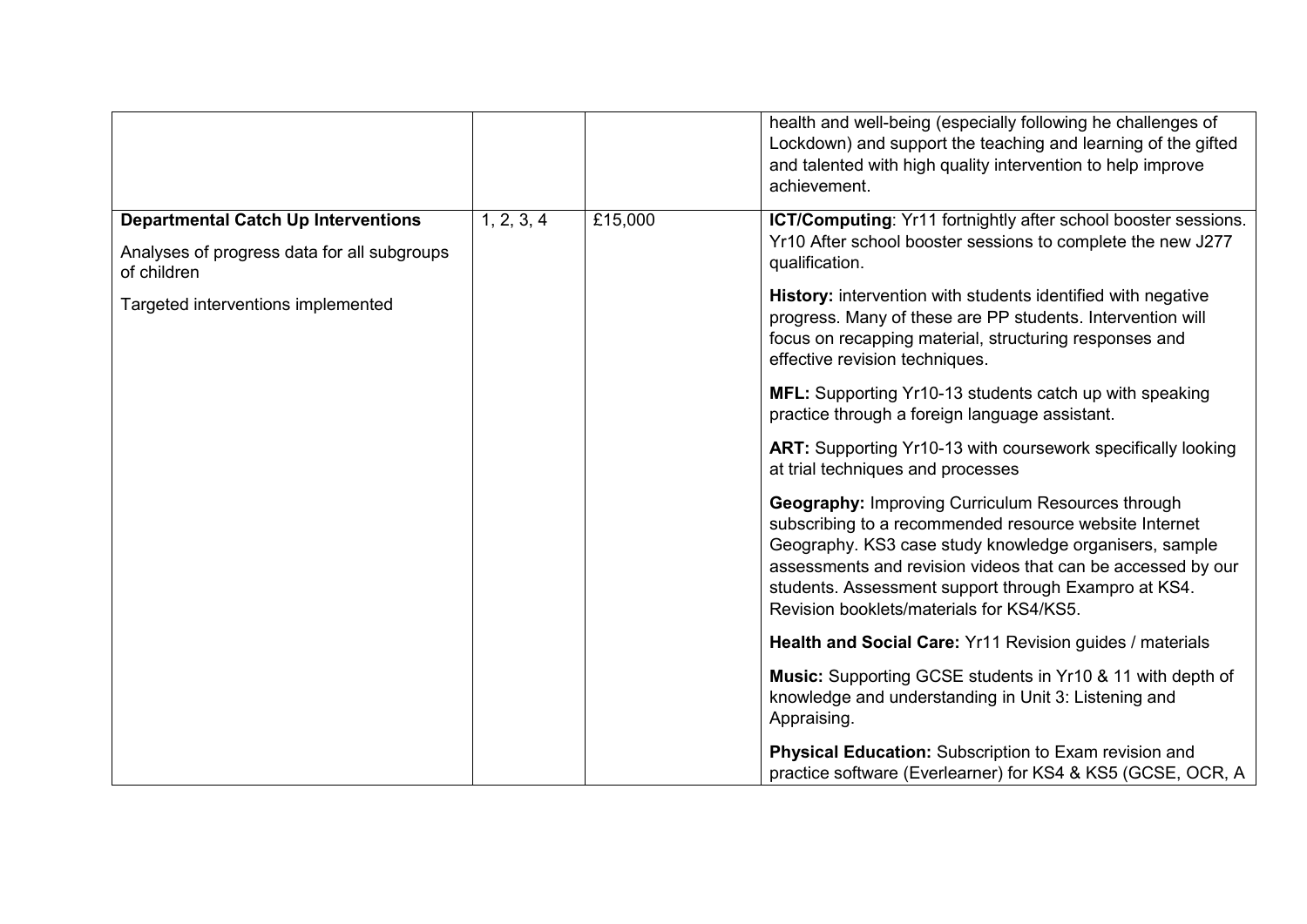|  | Level, BTEC). Additional booster sessions for Yr11 and Yr13.<br>Revision Resource guides for examination groups.                                                                                                                                                                                                                                                                                                                                                                                                                                                                                                                                                                                                                                                                                                                                                                                                                                                                                                                                                                                                                                                                                                                                |
|--|-------------------------------------------------------------------------------------------------------------------------------------------------------------------------------------------------------------------------------------------------------------------------------------------------------------------------------------------------------------------------------------------------------------------------------------------------------------------------------------------------------------------------------------------------------------------------------------------------------------------------------------------------------------------------------------------------------------------------------------------------------------------------------------------------------------------------------------------------------------------------------------------------------------------------------------------------------------------------------------------------------------------------------------------------------------------------------------------------------------------------------------------------------------------------------------------------------------------------------------------------|
|  | Science: Revision guides / booklets for Yr7, 8, 10 and 11 to<br>support independent learning.                                                                                                                                                                                                                                                                                                                                                                                                                                                                                                                                                                                                                                                                                                                                                                                                                                                                                                                                                                                                                                                                                                                                                   |
|  | <b>English:</b> Y11 focused intervention for students not making<br>expected progress through small intervention groups in the<br>evenings. Y7 Literacy Intervention with 15 students whose<br>reading age is below expected standard and targeted<br>intervention will be provided for them every Monday or<br>Tuesday.                                                                                                                                                                                                                                                                                                                                                                                                                                                                                                                                                                                                                                                                                                                                                                                                                                                                                                                        |
|  | Maths: Y11 Weekly after school booster classes to support<br>two target groups 'underperforming in relation to expectation'<br>(small group interventions to maximise the amount of contact<br>time with a teacher to offer them tailored and individualised<br>support) and 'Aim higher' (students will be offered support to<br>extend and challenge their mathematical thinking). Friday<br>sessions will be conducted and these sessions will be run on a<br>higher and foundation basis. Here we aim to support the<br>students who have been identified as needing the highest level<br>of support based on their December mock examinations. Year<br>10 – there will be a number of allocated afterschool sessions<br>which class teachers will be able to use over the course of a<br>teaching term. Here students who are underperforming in<br>relation to expectation will receive tailored and more<br>personalised support, as they will be conducted with far fewer<br>students than regular classes. KS3 - On a weekly basis, three<br>teachers from the department will host a year group from KS3<br>and offer homework and classwork support. Students attend<br>on a voluntary basis and are encouraged to attend. There are |
|  | however other students who will be invited to these sessions                                                                                                                                                                                                                                                                                                                                                                                                                                                                                                                                                                                                                                                                                                                                                                                                                                                                                                                                                                                                                                                                                                                                                                                    |